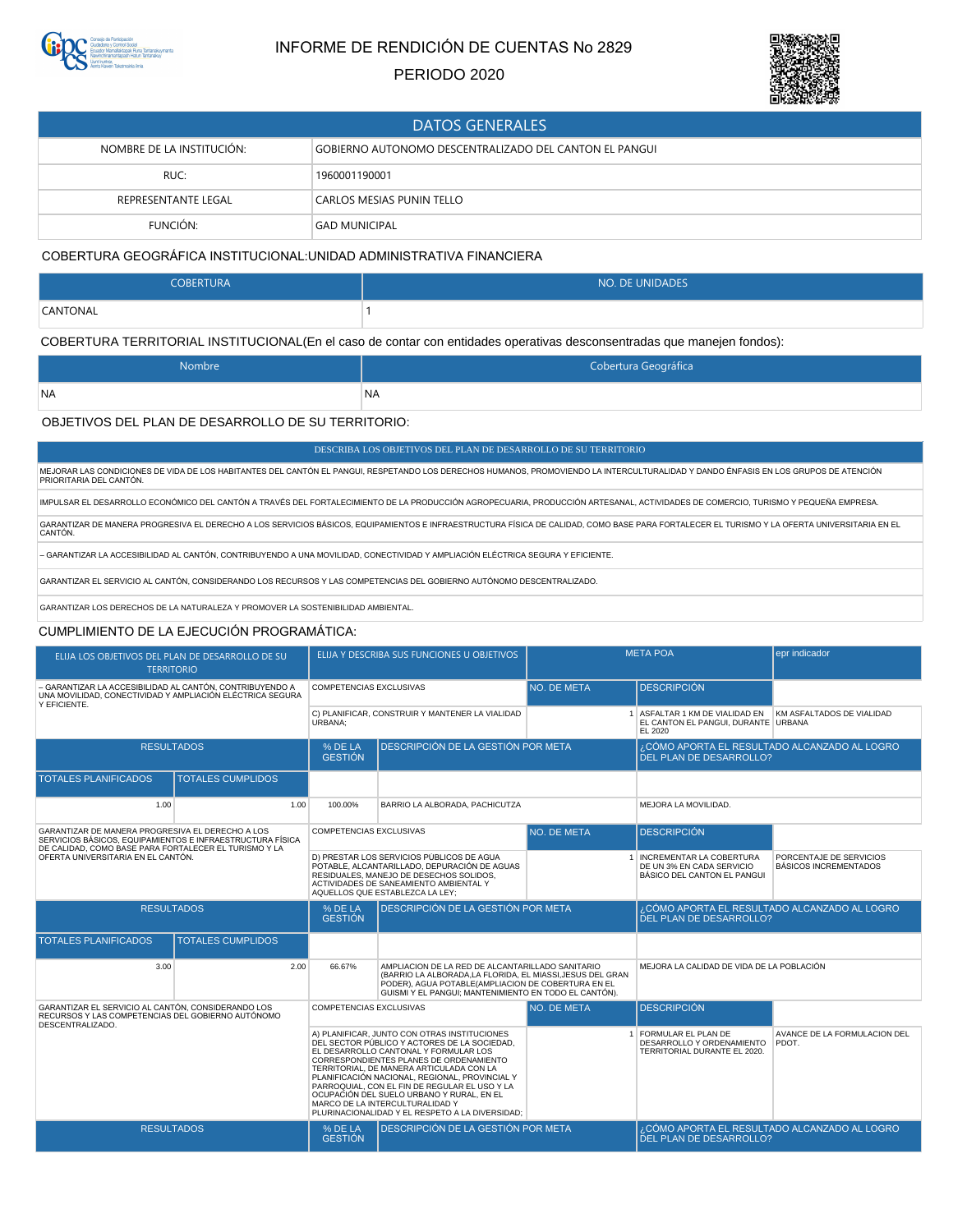| <b>TOTALES PLANIFICADOS</b>                                                                                                        | <b>TOTALES CUMPLIDOS</b> |                                                                                                                                                            |                                                                                                                                                                                                                          |                                                                                                           |                                                                                                                                                                      |                                                                |  |
|------------------------------------------------------------------------------------------------------------------------------------|--------------------------|------------------------------------------------------------------------------------------------------------------------------------------------------------|--------------------------------------------------------------------------------------------------------------------------------------------------------------------------------------------------------------------------|-----------------------------------------------------------------------------------------------------------|----------------------------------------------------------------------------------------------------------------------------------------------------------------------|----------------------------------------------------------------|--|
| 1.00                                                                                                                               | 1.00                     | 100.00%                                                                                                                                                    | SE FORMULA EL PDOT EN ARTICULACIÓN CON LOS GADS<br>PARROQUIALES                                                                                                                                                          |                                                                                                           | PERMITE DAR RESPUESTA DE FORMA PLANIFICADA A LAS                                                                                                                     | NECESIDADES DE LA POBLACIÓN DE ACUERDO A LAS COMPETENCIAS      |  |
| GARANTIZAR LOS DERECHOS DE LA NATURALEZA Y PROMOVER LA<br>SOSTENIBILIDAD AMBIENTAL.                                                |                          | <b>COMPETENCIAS EXCLUSIVAS</b><br>NO. DE META                                                                                                              |                                                                                                                                                                                                                          | <b>DESCRIPCIÓN</b>                                                                                        |                                                                                                                                                                      |                                                                |  |
|                                                                                                                                    |                          | <b>PARA ESTOS FINES:</b>                                                                                                                                   | H) PRESERVAR, MANTENER Y DIFUNDIR EL<br>PATRIMONIO ARQUITECTÓNICO, CULTURAL Y NATURAL<br>DEL CANTÓN Y CONSTRUIR LOS ESPACIOS PÚBLICOS                                                                                    |                                                                                                           | 1 MANTENER EL 15.7 % DEL<br>PORCENTAJE DEL TERRITORIO.<br>BAJO CONSERVACIÓN O MANEJO<br>TERRITORIO CANTONAL BAJO<br>AMBIENTAL.<br>CONSERVACIÓN O MANEJO<br>AMBIENTAL |                                                                |  |
| <b>RESULTADOS</b>                                                                                                                  |                          | % DE LA<br><b>GESTIÓN</b>                                                                                                                                  | DESCRIPCIÓN DE LA GESTIÓN POR META                                                                                                                                                                                       |                                                                                                           | ¿CÓMO APORTA EL RESULTADO ALCANZADO AL LOGRO<br>DEL PLAN DE DESARROLLO?                                                                                              |                                                                |  |
| <b>TOTALES PLANIFICADOS</b>                                                                                                        | <b>TOTALES CUMPLIDOS</b> |                                                                                                                                                            |                                                                                                                                                                                                                          |                                                                                                           |                                                                                                                                                                      |                                                                |  |
| 15.70                                                                                                                              | 15.70                    | 100.00%                                                                                                                                                    | SE CONTINUA CON FIRMA DE CONVENIO CON FORAGUA PARA<br>EJECUTAR ACCIONES QUE PERMITAN SEGUIR MANTENIENDO<br>ESTAS ÁREAS DE CONSERVACIÓN AMBIENTAL                                                                         |                                                                                                           | LA AMPLIACIÓN DE LA FRONTERA AGRICOLA EN : PACHICUTZA, SAN<br>ROQUE, SAN FRANCISCO Y SANTA ROSA)                                                                     | SE LOGRA SOCIALIZAR Y A TRAVES DE 15 BENEFICIARIOS, SE DETIENE |  |
| IMPULSAR EL DESARROLLO ECONÓMICO DEL CANTÓN A TRAVÉS DEL COMPETENCIAS EXCLUSIVAS<br>FORTALECIMIENTO DE LA PRODUCCIÓN AGROPECUARIA. |                          |                                                                                                                                                            |                                                                                                                                                                                                                          | NO. DE META                                                                                               | <b>DESCRIPCIÓN</b>                                                                                                                                                   |                                                                |  |
| PRODUCCIÓN ARTESANAL. ACTIVIDADES DE COMERCIO. TURISMO Y<br>PEQUEÑA EMPRESA.                                                       |                          | H) PRESERVAR, MANTENER Y DIFUNDIR EL<br>PATRIMONIO ARQUITECTÓNICO, CULTURAL Y<br>NATURAL DEL CANTÓN Y CONSTRUIR LOS ESPACIOS<br>PÚBLICOS PARA ESTOS FINES; |                                                                                                                                                                                                                          | 1 INVOLUCRAR A 250<br>BENEFICIARIOS EN TEMAS DE<br>EMPRENDIMIENTO.<br>PRODUCCIÓN, TURISMO Y<br>ARTESANIA. | NÚMERO DE BENEFICIARIOS<br>INVOLUCRADOS EN EL 2020.                                                                                                                  |                                                                |  |
| <b>RESULTADOS</b>                                                                                                                  |                          |                                                                                                                                                            |                                                                                                                                                                                                                          |                                                                                                           |                                                                                                                                                                      |                                                                |  |
|                                                                                                                                    |                          | % DE LA<br><b>GESTIÓN</b>                                                                                                                                  | DESCRIPCIÓN DE LA GESTIÓN POR META                                                                                                                                                                                       |                                                                                                           | ¿CÓMO APORTA EL RESULTADO ALCANZADO AL LOGRO<br>DEL PLAN DE DESARROLLO?                                                                                              |                                                                |  |
| <b>TOTALES PLANIFICADOS</b>                                                                                                        | <b>TOTALES CUMPLIDOS</b> |                                                                                                                                                            |                                                                                                                                                                                                                          |                                                                                                           |                                                                                                                                                                      |                                                                |  |
| 250.00                                                                                                                             | 300.00                   | 120.00%                                                                                                                                                    | SE EJECUTA EVENTOS QUE PROMUEVAN EL TURISMO: VAMOS A<br>LA CUEVA DEL KUNKY, DIA DEL TURISMO, ALUMBRADO DE<br>PARQUE Y AREAS VERDES EN FIESTAS NAVIDEÑAS, EVENTO,<br>CULTURAL . FERIA TURISTICA.GASTRONÓMICA Y PRODUCTIVA |                                                                                                           | REACTIVA LA ECONOMIA, A TRAVES DEL TURISMO.                                                                                                                          |                                                                |  |
| MEJORAR LAS CONDICIONES DE VIDA DE LOS HABITANTES DEL<br>CANTÓN EL PANGUI, RESPETANDO LOS DERECHOS HUMANOS,                        |                          | <b>COMPETENCIAS CONCURRENTES</b>                                                                                                                           |                                                                                                                                                                                                                          | NO. DE META                                                                                               | <b>DESCRIPCIÓN</b>                                                                                                                                                   |                                                                |  |
| PROMOVIENDO LA INTERCULTURALIDAD Y DANDO ÉNFASIS EN LOS<br>GRUPOS DE ATENCIÓN PRIORITARIA DEL CANTÓN.                              |                          | <b>VULNERABLES</b>                                                                                                                                         | CONCURRIR A TRAVES DE CONVENIOS CON EL MIESS,<br>QUE TIENE LA COMPETENCIA DE LOS GRUPOS                                                                                                                                  |                                                                                                           | 1 ATENDER A 450 PERSONAS DE<br>LOS GRUPOS VULNERABLES                                                                                                                | NÚMERO DE BENEFICIARIOS<br>INVOLUCRADOS EN EL 2020.            |  |
| <b>RESULTADOS</b>                                                                                                                  |                          | % DE LA<br><b>GESTIÓN</b>                                                                                                                                  | <b>DESCRIPCIÓN DE LA GESTIÓN POR META</b>                                                                                                                                                                                |                                                                                                           | ¿CÓMO APORTA EL RESULTADO ALCANZADO AL LOGRO<br><b>DEL PLAN DE DESARROLLO?</b>                                                                                       |                                                                |  |
| <b>TOTALES PLANIFICADOS</b>                                                                                                        | <b>TOTALES CUMPLIDOS</b> |                                                                                                                                                            |                                                                                                                                                                                                                          |                                                                                                           |                                                                                                                                                                      |                                                                |  |
| 450.00                                                                                                                             | 433.00                   | 96.22%                                                                                                                                                     | A TRAVÉS DE CONVENIOS SE EJECUTA PROYETOS CON LOS<br>GRUPOS VULNERABLES: ADULTO MAYOR, NIÑEZ Y PERSONAS<br>CON DISCAPACIDAD.                                                                                             |                                                                                                           | APOYAR LOS GRUPOS VULNERABLES.                                                                                                                                       |                                                                |  |

## PLAN DE DESARROLLO: REPORTE EL AVANCE RESPECTO A TODOS LOS OBJETIVOS INGRESADOS:

| OBJETIVO DEL PLAN DE DESARROLLO                                                                                                                                                                                   | PORCENTAJE DE AVANCE<br>ACUMULADO DE LA GESTIÓN<br><b>DEL OBJETIVO</b> | QUÉ NO SE AVANZÓ Y ¿POR QUÉ?                                                                                                                                                                         |
|-------------------------------------------------------------------------------------------------------------------------------------------------------------------------------------------------------------------|------------------------------------------------------------------------|------------------------------------------------------------------------------------------------------------------------------------------------------------------------------------------------------|
| MEJORAR LAS CONDICIONES DE VIDA DE LOS HABITANTES DEL CANTÓN EL PANGUI, RESPETANDO<br>LOS DERECHOS HUMANOS, PROMOVIENDO LA INTERCULTURALIDAD Y DANDO ÉNFASIS EN LOS<br>GRUPOS DE ATENCIÓN PRIORITARIA DEL CANTÓN. | 75.00 %                                                                | LOS PROYECTOS CON LOS GRUPOS VULNERABLES, FUERON AFECTADOS POR LA PANDEMIA                                                                                                                           |
| IMPULSAR EL DESARROLLO ECONÓMICO DEL CANTÓN A TRAVÉS DEL FORTALECIMIENTO DE LA<br>PRODUCCIÓN AGROPECUARIA, PRODUCCIÓN ARTESANAL, ACTIVIDADES DE COMERCIO, TURISMO<br>Y PEOUEÑA EMPRESA.                           | 75.00 %                                                                | SE EJECUTARON LOS PROYECTOS PLANIFICADOS, SIN EMBARGO EXISTIÓ UN LIMITANTE ECONÓMICA POR LA<br>PANDEMIA                                                                                              |
| GARANTIZAR DE MANERA PROGRESIVA EL DERECHO A LOS SERVICIOS BÁSICOS. EQUIPAMIENTOS E<br>INFRAESTRUCTURA FÍSICA DE CALIDAD, COMO BASE PARA FORTALECER EL TURISMO Y LA OFERTA<br>UNIVERSITARIA EN EL CANTÓN.         | 80.00 %                                                                | CONSULTORIA DE RELLENO SANITARIO, CAPTACIÓN DE AGUA POTABLE, PLANTA RESIDUAL, SOLICITARON<br>PARALIZACIÓN POR PANDEMIA COVID-19.                                                                     |
| - GARANTIZAR LA ACCESIBILIDAD AL CANTÓN, CONTRIBUYENDO A UNA MOVILIDAD,<br>CONECTIVIDAD Y AMPLIACIÓN ELÉCTRICA SEGURA Y EFICIENTE.                                                                                | 80.00 %                                                                | NO SE AVANZO A CONCLUIR LOS ASFALTOS PLANIFICADOS, POR ADEUDAMIENTO DE PLANILLAS Y<br>SUSPENCIONES DE PLAZO. POR FALTA DE ASIGNACIONES DE PRESUPUESTO DE FORMA NORMAL DEBIDO A LA<br>PANDEMIA COVID. |
| GARANTIZAR EL SERVICIO AL CANTÓN, CONSIDERANDO LOS RECURSOS Y LAS COMPETENCIAS DEL<br>GOBIERNO AUTÓNOMO DESCENTRALIZADO.                                                                                          | 100.00 %                                                               | LOS SERVICIOS SIEMPRE SE BRINDARON, ANTES Y DURANTE LA PANDEMIA.                                                                                                                                     |
| GARANTIZAR LOS DERECHOS DE LA NATURALEZA Y PROMOVER LA SOSTENIBILIDAD AMBIENTAL                                                                                                                                   | 100.00 %                                                               | SE EJECUTARON LOS PROYECTOS: MANEJO DE RESIDUOS SÓLIDOS Y PROYECTO DE OPERACIÓN Y CONTROL<br>DE LA UNIDAD DE ÁRIDOS Y PÉTREOS. DE ACUERDO A LO PLANIFICADO EN EL 2020                                |

## PLAN DE TRABAJO (OFERTA ELECTORAL):

| DESCRIBA LOS OBJETIVOS/ OFERTAS DEL PLAN DE TRABAJO                                                                                                      | DESCRIBA LOS PROGRAMAS / PROYECTOS<br>RELACIONADOS CON EL OBJETIVO DEL PLAN<br><b>DE TRABAJO</b>   | <b>PORCENTAJE</b><br><b>DE AVANCE</b> | DESCRIBA LOS RESULTADOS ALCANZADOS                                                                                                                                                                 |
|----------------------------------------------------------------------------------------------------------------------------------------------------------|----------------------------------------------------------------------------------------------------|---------------------------------------|----------------------------------------------------------------------------------------------------------------------------------------------------------------------------------------------------|
| PROMOVER Y RESCATAR LA CULTURA Y LOS TALENTOS LOCALES                                                                                                    | PROYECTO DE PROMOCIÓN INTERCULTURAL Y DE<br>TALENTOS LOCALES.                                      | 50.00 %                               | SE DA A CONOCER LAS DIFERENTES CULTURAS                                                                                                                                                            |
| MANTENER Y MEJORAR LOS SISTEMAS DE AGUA EN LOS BARRIOS RURALES                                                                                           | MANTENIMIENTO DE LOS SISTEMAS DE AGUA RURALES                                                      | 100.00 %                              | SE CUMPLE LO PLANIFICADO AL 2020                                                                                                                                                                   |
| ADECENTAMIENTO DE ÁREAS VERDES, EN LOS BARRIOS DEL CANTÓN.                                                                                               | MANTENIMIENTO DE ÁREAS VERDES EN LOS BARRIOS<br>DEL CANTÓN                                         | 100.00 %                              | SE HA REALIZADO EL MANTENIMIENTO DE LAS ÁREAS VERDES DE PACHICUTZA, SAN<br>ROQUE, TUNDAYME Y EL GUISMI; LAVADO DE PARQUES, LIMPIEZA DE PILETAS Y<br>PODAS, PARTERRES, DE ACUERDO A LO PLANIFICADO. |
| IMPLEMENTAR UNA CLASIFICADORA DE MATERIAL CON FINES DE AMPLIACIÓN Y<br>MEJORAMIENTO DE LA VIALIDAD.                                                      | CONSTRUCCIÓN DE CLASIFICADORA DE MATERIAL<br>PÉTREO.                                               | 10.00 %                               | E HA CUMPLIDO LO PLANIFICADO EN EL 2019, DISEÑO Y PRESUPUESTO, SU<br>CONSTRUCCIÓN SE LA REALIZARÁ EN EL 2020.                                                                                      |
| GENERAR UNA ÁREA DE ESPARCIMIENTO SALUDABLE PARA LA POBLACIÓN DEL<br>PANGUL                                                                              | TERMINACIÓN DEL PARQUE CENTRAL DEL CANTÓN EL<br>PANGUI.                                            | 10.00 %                               | SE HA CUMPLIDO LO PLANIFICADO PARA EL 2020.                                                                                                                                                        |
| PRESTAR UNA ÁREA ADECUADA PARA EL EXPENDIÓ Y COMERCIALIZACIÓN DE<br>PRODUCTOS DE PRIMERA NECESIDAD, CON PROVEEDORES CAPACITADO EN<br>ATENCIÓN AL CLIENTE | PROYECTO PARA LA CONSTRUCCIÓN DE LA PRIMERA<br>ETAPA DEL MERCADO MUNICIPAL DEL CANTÓN EL<br>PANGUI | 10.00 %                               | SE ESTA GESTIONANDO LOS RECURSOS PARA LA CONSTRUCCIÓN.                                                                                                                                             |
| MEJORAMIENTO DE LA CAPA DE RODADURA VIAL DEL CANTÓN                                                                                                      | ASFALTO DE LAS VÍAS EN CABECERA PARROQUIAL DE<br>PACHICUTZA, EL PANGUI, EL MIASSI.                 | 75.00 %                               | SE CUMPLE LO PLANIFICADO PARA EL 20, 1 KM APROXIMADAMENTE.                                                                                                                                         |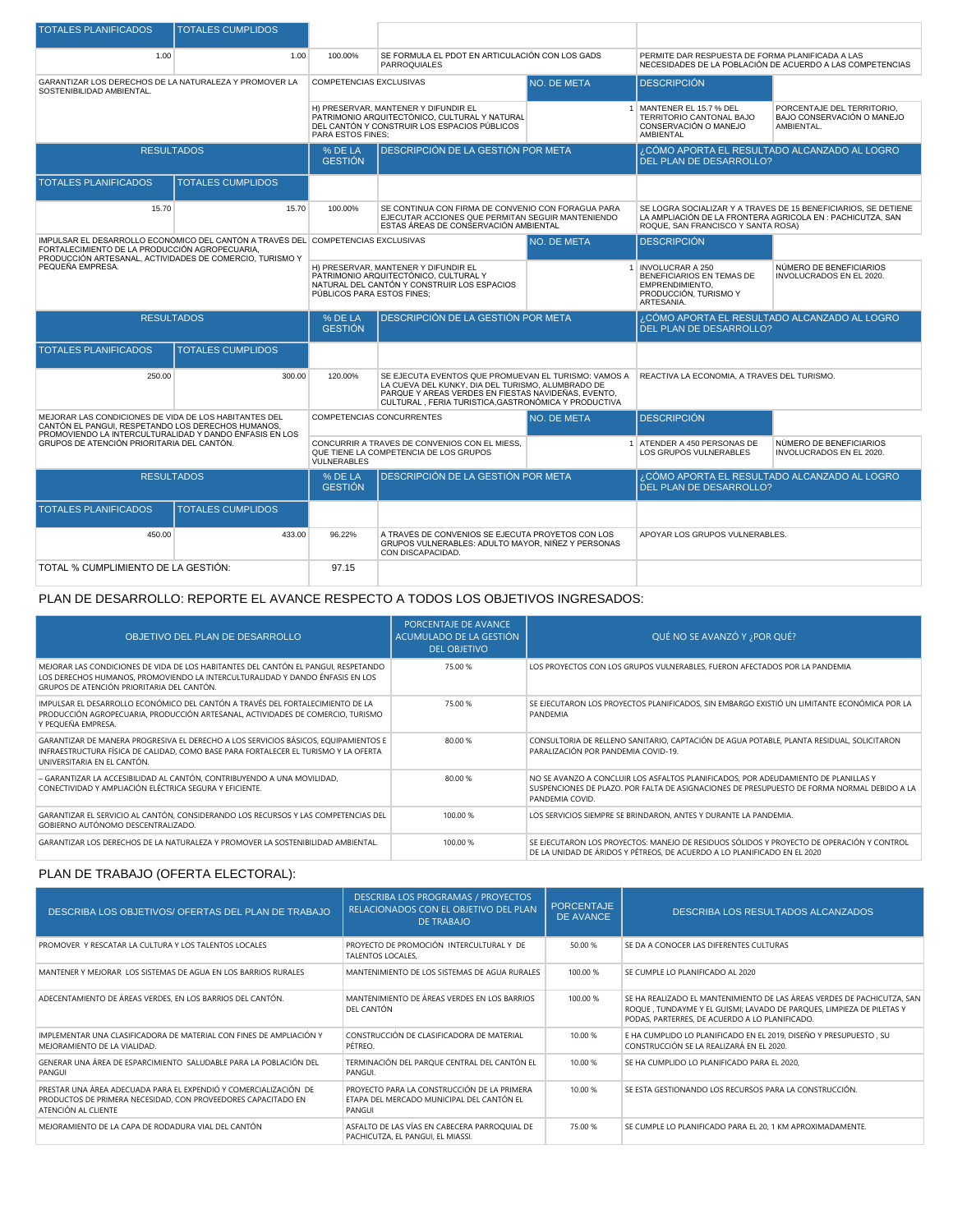| IMPULSAR EMPRENDIMIENTOS DE ECONOMÍA POPULAR Y SOLIDARIA                                                                                     | PROYECTO PARA TRANSPORTAR TUBERIA DE<br>PETROAMAZONAS CON FINES DE APOYO A<br>PRODUCCION, FERIAS AGRICOLAS, READECUACIÓN DE<br>AREAS PARA ATENCIÓN DURANTE LA PANDEMIA<br>COVID.                                           | 80.00%   | INCREMENTO DE VIVEROS PARA INCREMENTO DEL AREA PRODUCTO.                                                                                                                                     |
|----------------------------------------------------------------------------------------------------------------------------------------------|----------------------------------------------------------------------------------------------------------------------------------------------------------------------------------------------------------------------------|----------|----------------------------------------------------------------------------------------------------------------------------------------------------------------------------------------------|
| IMPLEMENTAR UNA CLASIFICADORA DE MATERIAL CON FINES DE AMPLIACIÓN Y<br>MEJORAMIENTO DE LA VIALIDAD.                                          | MANTENIMIENTO Y AMPLIACIÓN VIAL.                                                                                                                                                                                           | 25.00 %  | SE REALIZA LA CLASIFICACION DE MATERIAL PETREO EN EL CANCHON MUNICIPAL<br>DEL BARRIO 8 DE DICIEMBRE.                                                                                         |
| DAR MANTENIMIENTO A CANALES Y COLECTORES                                                                                                     | MANTENIMIENTO DE CANALES Y COLECTORES EN EL<br>CANTÓN EL PANGUI                                                                                                                                                            | 100.00 % | SE HAN MANTENIDO 4 DE 5 CANALES EN EL CANTÓN EL PANGUI                                                                                                                                       |
| FACILITAR UN MODO DE VIDA RACIONAL A LAS PERSONAS QUE SE ENCUENTREN EN<br>DITUACIONES DIFICILES                                              | PROGRAMA DE JUBILACION JUSTA Y RETIRO<br><b>VOLUNTARIO</b>                                                                                                                                                                 | 100.00 % | SE JUBILAN 2 PERSONAS                                                                                                                                                                        |
| EJECUTAR UN PROYECTO TE APOYO EN RECREACIÓN, SALUD Y ALIMENTACIÓN<br>SALUDABLE PARA ADULTO MAYOR                                             | PROYECTO PARA UN ENVEJECIMIENTO ACTIVO Y<br>SALUDABLE                                                                                                                                                                      | 50.00 %  | EL PROYECTO PARA UN ENVEJECIMIENTO ACTIVO Y SALUDABLE. ESTA FORMADO<br>POR CONVENIOS QUE SE EJECUTAN PARA EL ADULTO MAYOR CON DISCAPACIDAD<br>Y SIN DISCAPACIDAD CON EL MIESS.               |
| FORTALECER EL SISTEMA DE GESTIÓN Y PARTICIPACIÓN CIUDADANA DEL CANTÓN.                                                                       | NO SE HA EJECUTADO NINGÚN PROYECTO EN EL 2020.<br>PERO SE HA CONVOCADO PARA LAS INSTANCIAS DE<br>PLANIFICACIÓN CORRESPONDIENTES PARA LA<br>SOCIALIZACIONES RESPECTIVAS                                                     | 50.00%   | SE HA TENIDO APORTES DE LOS REPRESENTANTES DE LA CIUDADANÍA A TRAVÉS<br>DEL CONSEJO DE PLANIFICACIÓN                                                                                         |
| DOTAR DE UNIDADES BÁSICAS SANITARIAS A LA POBLACIÓN DISPERSA O BARRIOS<br>DONDE NO ES POSIBLE REALIZAR UN SISTEMA DE ALCANTARILLADO          | PROYECTO DE LETRINIZACION CON BIODIGESTORES EN<br>EL SECTOR RURAL                                                                                                                                                          | 25.00 %  | TERMINOS DE REFERENCIA PARA LA CONTRATACIÓN DE LA CONSULTORIA PARA<br>ADOUIRI LA VIABILIDAD TÉCNICA PARA LAS LETRINAS SANITARIAS EN TUNDAYME.                                                |
| MANTENER Y ADECUAR LA INFRAESTRUCTURA DEL GAD CANTONAL Y ESPACIO<br>PÚBLICO                                                                  | MANTENIMIENTO DE LA INFRAESTRUCTURA DEL GAD<br>CANTONAL Y ESPACIO PUBLICO DEL CANTÓN EL<br>PANGUL                                                                                                                          | 100.00 % | SE HA MANTENIDO LA INFRAESTRUCTURA DEL GAD MUNICIPAL, RECINTO FERIAL,<br>ESTADIO MUNICIPAL.                                                                                                  |
| GESTIONAR RECURSOS PARA LA CONSTRUCCIÓN DEL RELLENO SANITARIO                                                                                | CONSULTORIA PARA LA CONSTRUCCIÓN DEL RELLENO<br>SANITARIO                                                                                                                                                                  | 25.00 %  | LA CONSULTORÍA ESTA CONTRATADA EN EL 2020                                                                                                                                                    |
| APOYAR A LA NIÑEZ Y JUVENTUD EN EL BUEN USO DEL TIEMPO LIBRE.                                                                                | PROYECTO DE PROGRAMAS RADIALES, CON ENFOQUE<br>EDUCATIVO, SE HA CONSTRUIDO DOS CANCHAS UNA<br>EN LA ESCUELA HUALCOPO DUCHICELA Y UN<br>COMPLEJO DEPORTIVO EN EL BARRIO SAN ROQUE,<br>UNA CANCHA EN EL BARRIO SAN GABRIEL.  | 100.00 % | SE HA DADO APERTURA PARA UN PROGRAMA RADIAL EDUCATIVO CON JOVENES<br>DEL COLEGIO ECUADOR AMAZONICO, MAYOR PRESENCIA DE JOVENES EN<br>DEPORTES COMO FUTBOL E INDOR.                           |
| REALIZAR UN PLAN DE MANTENIMIENTO A LA PLANTA DE AGUAS RESIDUALES DEL<br>CANTÓN EL PANGUI Y DE SUS PARROQUIAS.                               | PROYECTO DE MANTENIMIENTO DE LAS PLANTAS DE<br><b>AGUA RESIDUALES</b>                                                                                                                                                      | 50.00 %  | SE CUMPLIO LO PLANIFICADO. SE CONTRATO LA CONSULTORÍA PARA LA<br>DEPURACIÓN DE LAS AGUAS RESIDUALES                                                                                          |
| MEJORAR Y AMPLIAR EL SERVICIO DE AGUA POTABLE, ALCANTARILLADO SANITARIO<br>EN LOS CASCOS URBANOS                                             | AMPLIACIÓN DEL SISTEMA DE ALCANTARILLADO<br>SANITARIO Y AGUA POTABLE PARA LA CIUDAD DE EL<br>PANGUI, PROVINCIA DE ZAMORA CHINCHIPE,<br>ESTUDIOS Y DISEÑOS PARA LA CONSTRUCCIÓN DE LA<br>CAPTACION DE LA CABECERA CANTONAL. | 2.00 %   | SE HA CUMPLIDO MENOS DE LO PLANIFICADO EN EL 2020, DEBIDO A RETRAZOS<br>POR LA PANDEMIA, SE CONCLUYO EL PROYECTO LA PARROQUIA EL GUISMI Y DE<br>LA CABECERA CANTONAL SE AMPLIO LA COBERTURA. |
| MEJORAR LA MOVILIDAD A TRAVÉS DE LA DOTACIÓN DE ACERAS Y BORDILLOS. EN EL PROYECTO DE AMPLIACIÓN DE ACERAS Y BORDILLOS.<br>CANTÓN EL PANGUI. | EN LA PARTE URBANA DE PACHICUTZA.                                                                                                                                                                                          | 75.00 %  | SE CUMPLE LO PLANIFICADO PARA EL 2020, EN LA CABECERA PARROQUIAL DE<br>PACHICUTZA.                                                                                                           |

#### CUMPLIMIENTO DE LA EJECUCIÓN PRESUPUESTARIA:

| <b>TIPO</b>           | <b>DESCRIPCIÓN</b>                    | PRESUPUESTO PLANIFICADO | <b>PRESUPUESTO</b><br><b>EJECUTADO</b> | % CUMPLIMIENTO DE<br>LA GESTIÓN | LINK AL MEDIO DE VERIFICACIÓN PUBLICADO EN LA PÁG. WEB<br>DE LA INSTITUCIÓN |
|-----------------------|---------------------------------------|-------------------------|----------------------------------------|---------------------------------|-----------------------------------------------------------------------------|
| PROGRAMA Y/O PROYECTO | ADMINISTRACIÓN GENERAL                | \$545,183.29            | \$522,088.01                           | 95.76%                          | http://www.elpangui.gob.ec                                                  |
| PROGRAMA Y/O PROYECTO | REGISTRO DE LA PROPIEDAD Y MERCANTIL  | \$56,139.86             | \$37,550.96                            | 66.89%                          | http://www.elpangui.gob.ec                                                  |
| PROGRAMA Y/O PROYECTO | ADMINISTRACION FINANCIERA             | \$199,208.83            | \$163,582,63                           | 82.12 %                         | http://www.elpangui.gob.ec                                                  |
| PROGRAMA Y/O PROYECTO | JUSTICIA, POLICIA Y VIGILANCIA        | \$69,217.15             | \$37,643.22                            | 54.38%                          | http://www.elpangui.gob.ec                                                  |
| PROGRAMA Y/O PROYECTO | <b>GESTIÓN ADMINISTRATIVA</b>         | \$294,412.88            | \$251,487.61                           | 85.42%                          | http://www.elpangui.gob.ec                                                  |
| PROGRAMA Y/O PROYECTO | EDUCACIÓN Y CULTURA                   | \$300,759.10            | \$225,513.36                           | 74.98%                          | http://www.elpangui.gob.ec                                                  |
| PROGRAMA Y/O PROYECTO | OTROS SERVICIOS SOCIALES              | \$955.949.44            | \$472,622.51                           | 49.44 %                         | http://www.elpangui.gob.ec                                                  |
| PROGRAMA Y/O PROYECTO | PLANIFICACIÓN URBANA Y RURAL          | \$207,175.59            | \$172,791.64                           | 83.40 %                         | http://www.elpangui.gob.ec                                                  |
| PROGRAMA Y/O PROYECTO | <b>HIGIENE AMBIENTAL</b>              | \$745,498.12            | \$484,900.12                           | 65.04%                          | http://www.elpangui.gob.ec                                                  |
| PROGRAMA Y/O PROYECTO | ABASTECIMIENTO DE AGUA POTABLE        | \$411,784.47            | \$324,798.55                           | 78.88%                          | http://www.elpangui.gob.ec                                                  |
| PROGRAMA Y/O PROYECTO | ÁRIDOS Y PÉTREOS                      | \$83,722.96             | \$67,555.84                            | 80.69%                          | http://www.elpangui.gob.ec                                                  |
| PROGRAMA Y/O PROYECTO | SERVICIOS COMUNALES DE OBRAS PUBLICAS | \$5,031,439.58          | \$2,302,193.84                         | 45.76%                          | http://www.elpangui.gob.ec                                                  |
| PROGRAMA Y/O PROYECTO | SERVICIOS COMUNALES                   | \$2,152,825.58          | \$205,598.96                           | 9.55%                           | http://www.elpangui.gob.ec                                                  |
| PROGRAMA Y/O PROYECTO | GASTOS COMUNES DE LA ENTIDAD          | \$2,320,892.21          | \$1,655,092.10                         | 71.31 %                         | http://www.elpangui.gob.ec                                                  |
|                       | TOTAL % CUMPLIMIENTO DE LA GESTIÓN:   | \$13,374,209.06         | \$6,923,419.35                         | 51.77                           |                                                                             |

#### PRESUPUESTO INSTITUCIONAL:

| TOTAL DE PRESUPUESTO INSTITUCIONAL<br><b>CODIFICADO</b> | <b>GASTO CORRIENTE PLANIFICADO</b> | <b>GASTO CORRIENTE EJECUTADO</b> | <b>GASTO DE INVERSIÓN</b><br><b>PLANIFICADO</b> | <b>GASTO DE INVERSIÓN</b><br><b>EJECUTADO</b> | % EJECUCIÓN<br><b>PRESUPUESTARIA</b> |
|---------------------------------------------------------|------------------------------------|----------------------------------|-------------------------------------------------|-----------------------------------------------|--------------------------------------|
| \$11,394,181.31                                         | \$3,001.172.24                     | \$2,716,924.10                   | \$8,393,009.07                                  | \$2,986,142,30                                | 50.05%                               |

#### PRESUPUESTO PARTICIPATIVO:

| MAROUE SI O<br><b>NO</b> | TOTAL PRESUPUESTO DE LA INSTITUCIÓN | VALOR TOTAL DEL PRESUPUESTO<br>PARTICIPATIVO | PORCENTAJE DE PRESUPUESTO<br>INSTITUCIONAL ASIGNADO PARA<br><b>PRESUPUESTOS PARTICIPATIVOS</b> | MEDIOS DE VERIFICACIÓN (ADJUNTAR EL ACTO NORMATIVO DE PRESUPUESTO  <br><b>PARTICIPATIVO)</b> |
|--------------------------|-------------------------------------|----------------------------------------------|------------------------------------------------------------------------------------------------|----------------------------------------------------------------------------------------------|
|                          | \$2641667.00                        | \$2641667.00                                 | 100.00%                                                                                        | http://www.elpangui.gob.ec                                                                   |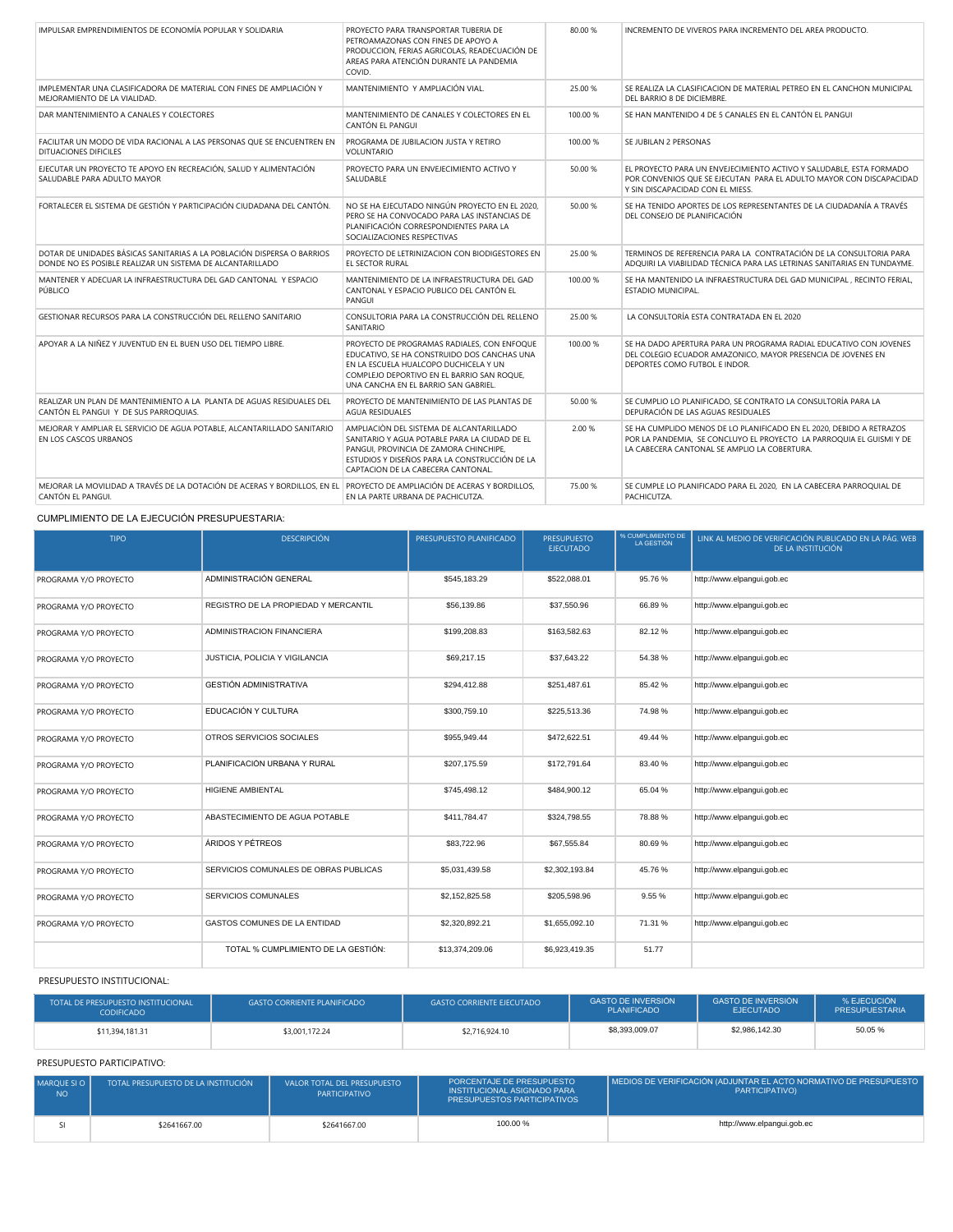#### FASES DEL PRESUPUESTO PARTICIPATIVO:

| <b>FASES DEL PRESUPUESTO PARTICIPATIVO</b>                                                                                                         | MARQUE SI O NO | CON QUÉ ACTOR SE REALIZO                       | <b>SE DISCUTIÓ DESDE:</b> | LINK AL MEDIO DE VERIFICACIÓN |                             |
|----------------------------------------------------------------------------------------------------------------------------------------------------|----------------|------------------------------------------------|---------------------------|-------------------------------|-----------------------------|
| SE REALIZÓ LA DEFINICIÓN PARTICIPATIVA DE PRIORIDADES DE INVERSIÓN DEL<br>AÑO SIGUIFNTE                                                            |                | <b>INSTANCIA DE</b><br>PARTICIPACIÓN CIUDADANA | 19 DE AGOSTO DEL 2019     |                               | http://www.el pangui.gob.ec |
| PARA LA ELABORACIÓN DE LOS PROGRAMAS SUBPROGRAMAS Y PROYECTOS SE INCORPORÓ LA PRIORIZACIÓN DE LA INVERSIÓN OUE REALIZÓ LA POBLACIÓN DEL TERRITORIO |                |                                                |                           |                               |                             |

#### DETALLE DEL PRESUPUESTO PARTICIPATIVO:

| Describa los programas y proyectos generados a partir de la<br>priorización participativa de la inversión                                     | Monto Panificado | Monto Ejecutado | % de avance de la<br>implementación del<br>programa/proyecto | Observaciones                                                       | Link al Medio de Verificación |
|-----------------------------------------------------------------------------------------------------------------------------------------------|------------------|-----------------|--------------------------------------------------------------|---------------------------------------------------------------------|-------------------------------|
| AMPLIACIÓN DE LA RED DE ALCANTARILLADO PLUVIAL ÁREA<br>URBANA DEL CANTÓN.                                                                     | \$50000.00       | \$50000.00      | 76-100                                                       | SE CUMPLE LO PLANIFICADO PARA EL AÑO                                | http://www.elpanqui.gob.ec    |
| MANEJO DE LA BASURA                                                                                                                           | \$181057.14      | \$181051.14     | 76-100                                                       | SE EJECUTA LO PLANIFICADO EN EL AÑO                                 | http://www.elpanqui.gob.ec    |
| AMPLIACIÓN Y MANTENIMIENTO DE LA RED DE<br>ALCANTARILLADO SANITARIO DEL ÁREA URBANA DEL CANTÓN.                                               | \$100000.00      | \$100000.00     | 76-100                                                       | SE CUMPLE LO PLANIFICADO PARA EL AÑO                                | http://www.elpangui.gob.ec    |
| <b>ACERAS Y BORDILLOS</b>                                                                                                                     | \$31000.00       | \$31000.00      | 76-100                                                       | SE EJECUTA LO PLANIFICADO                                           | http://www.elpangui.gob.ec    |
| PROYECTO DE OPERACIÓN Y CONTROL DELA UNIDAD DE ÁRIDOS<br>Y PETREOS DEL GOBIERNO AUTONOMO DESCENTRALIZADO<br>MUNICIPAL EN EL CANTÓN EL PANGUI. | \$70139.50       | \$70139.50      | 76-100                                                       | EL PROYECTO SE EJECUTA DURANTE TODO EL AÑO                          | http://www.elpanqui.gob.ec    |
| AMPLIACIÓN Y MANTENIMIENTO DE LA RED DE AGUA POTABLE<br>DE LOS CENTROS URBANOS DEL CANTÓN EL PANGUI.                                          | \$16607.14       | \$16607.14      | 76-100                                                       | SE CUMPLE LO PLANIFICADO PARA EL AÑO                                | http://www.elpanqui.gob.ec    |
| MANTENIMIENTO DE PARQUES Y JARDINES                                                                                                           | \$706121.74      | \$706121.74     | 76-100                                                       | SE EJECUTA LO PLANIFICADO PARA EL AÑO                               | http://www.elpanqui.gob.ec    |
| MANTENIMIENTO, CONSTRUCCIÓN Y ADECUACIÓN DE<br>EQUIPAMIENTOS PÚBLICOS.                                                                        | \$206999.69      | \$206999.69     | 76-100                                                       | SE CUMPLE CON LO PLANIFICADO                                        | http://www.elpanqui.gob.ec    |
| ADECUACIÓN CUARTA SALA EN EL CDI FRANCISCANAS<br><b>PACHICUTZA</b>                                                                            | \$2140.44        | \$2140.44       | 76-100                                                       | SE CUMPLE LO PLANIFICADO EN EL 2020                                 | http://www.elpangui.gob.ec    |
| ASFALTO DE LA RED VIAL URBANA.                                                                                                                | \$251729.57      | \$251729.57     | 76-100                                                       | SE EJECUTA LO PLANIFICADO.                                          | http://www.elpanqui.gob.ec    |
| MANTENIMIENTO Y APERTURA VIAL.                                                                                                                | \$400335.72      | \$400335.72     | 76-100                                                       | SE CUMPLE LO PLANIFICADO PARA EL AÑO                                | http://www.elpangui.gob.ec    |
| AMPLIACIÓN DE LA RED ELÉCTRICA.                                                                                                               | \$400335.72      | \$400335.72     | 76-100                                                       | SE EJECUTA LO PLANIFICADO                                           | http://www.elpanqui.gob.ec    |
| PROMOCIÓN TURÍSTICA Y DESARROLLO TURÍSTICO CANTONAL.                                                                                          | \$106305.95      | \$106305.95     | 76-100                                                       | SE EJECUTA LO PLANIFICADO                                           | http://www.elpanqui.gob.ec    |
| <b>GRUPOS VULNERABLES</b>                                                                                                                     | \$193262.57      | \$193262.57     | $51 - 75$                                                    | LA PANDEMIA INFLUYO EN EL CUMPLIMIENTO DE LOS<br>PROYECTOS AL 100 % | http://www.elpangui.gob.ec    |
| PROYECTO DE CIERRE DE PROYECTOS DE AÑOS ANTERIORES                                                                                            | \$209380.89      | \$209380.89     | 76-100                                                       | SE PAGO DE ACUERDO A LA DISPONIBILIDAD ECONOMICA                    | http://www.elpangui.gob.ec    |

## ANTEPROYECTO DEL PRESUPUESTO PARTICIPATIVO:

|                                                                                                                     | PONGA SI O NO          | CON QUÉ ACTOR SE REALIZÓ             |                                                                              |
|---------------------------------------------------------------------------------------------------------------------|------------------------|--------------------------------------|------------------------------------------------------------------------------|
| EL ANTEPROYECTO DEL PRESUPUESTO PARTICIPATIVO SE DIÓ A CONOCER A LA CIUDADANÍA DEL 20 AL 31 DE<br><b>OCTUBRE</b>    | SI                     | INSTANCIA DE PARTICIPACIÓN CIUDADANA |                                                                              |
|                                                                                                                     |                        | <b>FECHA</b>                         |                                                                              |
| EL ANTEPROYECTO DEL PRESUPUESTO PARTICIPATIVO SE PRESENTÓ ANTE EL LEGISLATIVO DEL GAD HASTA EL                      | 10/29/2020 12:00:00 AM |                                      |                                                                              |
|                                                                                                                     |                        | PONGA SI O NO                        | ATRAVÉS DE QUÉ MEDIO                                                         |
| UNA VEZ QUE EL LEGISLATIVO APROBÓ EL ANTEPROYECTO DEL PRESUPUESTO PARTICIPATIVO SE DIÓ A CONOCER A<br>LA CIUDADANÍA |                        | SI                                   | A traves de Reuniones Parroquiales con los representantes de cada Parroquia. |

## IMPLEMENTACIÓN DE POLÍTICAS PÚBLICAS PARA LA IGUALDAD:PRESUPUESTO

| Se Asignó un Porcentaje de los Ingresos Tributarios del GAD a los Grupos de Atención Prioritaria | Indique el % del<br><b>Presupuesto Total</b> | Identifique a qué Grupo de Atención Prioritaria | Qué Porcentaje se Asignó a Los Distintos<br>Grupos |
|--------------------------------------------------------------------------------------------------|----------------------------------------------|-------------------------------------------------|----------------------------------------------------|
|                                                                                                  | 10                                           | Personas adultas Mayores                        |                                                    |
|                                                                                                  | 10                                           | Niñas, niños y adolecentes                      |                                                    |
|                                                                                                  | 10                                           | Personas con Discapacidad                       |                                                    |

# IMPLEMENTACIÓN DE POLÍTICAS PÚBLICAS PARA LA IGUALDAD:

| <b>IMPLEMENTACIÓN DE POLÍTICAS</b>                      | <b>PONGA SI</b> | DESCRIBA LA POLÍTICA IMPLEMENTADA                                                                                                                      | <b>DETALLE PRINCIPALES RESULTADOS</b>                                                                                                     | EXPLIQUE COMÓ APORTAR EL RESULTADO AL                                                                                          |
|---------------------------------------------------------|-----------------|--------------------------------------------------------------------------------------------------------------------------------------------------------|-------------------------------------------------------------------------------------------------------------------------------------------|--------------------------------------------------------------------------------------------------------------------------------|
| PÚBLICAS PARA LA IGUALDAD                               | O NO            |                                                                                                                                                        | <b>OBTENIDOS</b>                                                                                                                          | <b>CUMPLIMIENTO DE LAS AGENDAS DE IGUALDAD</b>                                                                                 |
| IMPLEMENTACIÓN DE POLÍTICAS<br>PÚBLICAS INTERCULTURALES |                 | ORDENANZA QUE REGULA LA PRESERVACIÓN.<br>MANTENIMIENTO Y DIFUSIÓN DEL PATRIMONIO<br>AROUITECTÓNICO Y CULTURAL DEL CANTÓN EL<br>PANGUL                  | FOMENTO AL TURISMO                                                                                                                        | PERMITE QUE LAS DIFERENTES ETNIAS DEL CANTÓN<br>REALICEN EMPRENDIMIENTOS PARA MEJORAR LA<br>ECONOMÍA APROVECHANDO DEL TURISMO. |
| IMPLEMENTACIÓN DE POLÍTICAS<br>PÚBLICAS GENERACIONALES  |                 | PROYECTOS PARA LOS ADULTOS MAYORES.<br>CENTRO DE ATENCIÓN DIURNA, ESPACIOS<br>ALTERNATIVOS, VISITAS DOMICILIARIAS.<br>PROYECTOS DE DESARROLLO INFANTIL | ADULTOS MAYORES, CENTRO DE ATENCIÓN<br>DIURNA, ESPACIOS ALTERNATIVOS, VISITAS<br>DOMICILIARIAS, PROYECTO DE DESARROLLO<br><b>INFANTIL</b> | MEJORA LA CALIDAD DE VIDA DE LOS ADULTOS<br><b>MAYORES</b>                                                                     |
| IMPLEMENTACIÓN DE POLÍTICAS                             |                 | PROYECTOS PARA ADULTOS MAYORES CON                                                                                                                     | PROYECTOS PARA ADULTOS MAYORES CON                                                                                                        | MEJORA LA CALIDAD DE VIDA DE LOS ADULTOS                                                                                       |
| PÚBLICAS DE DISCAPACIDADES                              |                 | <b>DISCAPACIDAD</b>                                                                                                                                    | <b>DISCAPACIDAD</b>                                                                                                                       | MAYORES CON DISCAPACIDAD.                                                                                                      |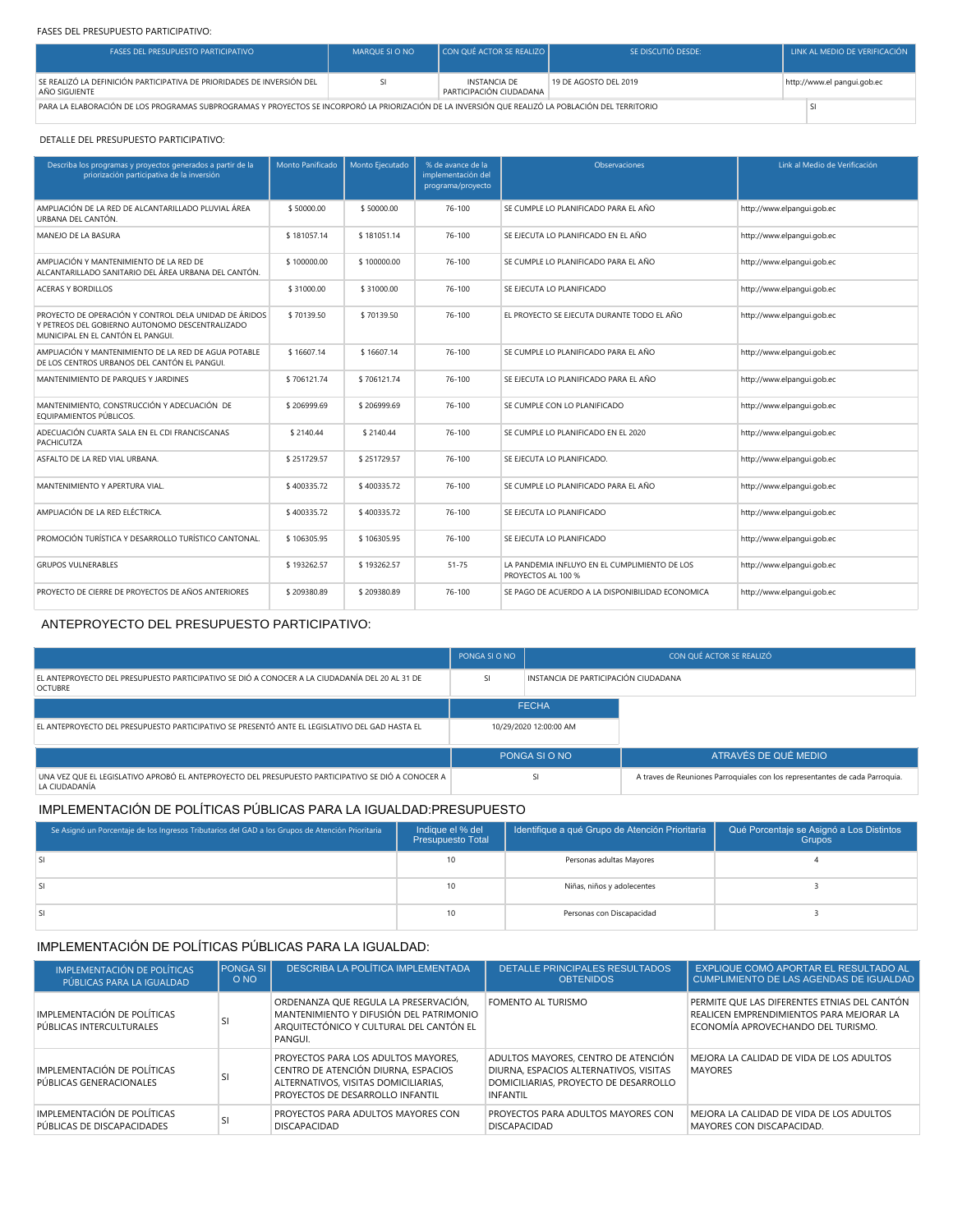| IMPLEMENTACIÓN DE POLÍTICAS<br>PÚBLICAS DE GÉNERO           | N <sub>O</sub> | S/N | S/N | S/N |
|-------------------------------------------------------------|----------------|-----|-----|-----|
| IMPLEMENTACIÓN DE POLÍTICAS<br>PÚBLICAS DE MOVILIDAD HUMANA | <b>NO</b>      | S/N | S/N | S/N |

#### PARTICIPACIÓN CIUDADANA

| SISTEMA DE PARTICIPACIÓN CIUDADANA Art. 304                                                                        | <b>PONGA SI O NO</b>                         | LINK AL MEDIO DE VERIFICACIÓN PUBLICADO EN LA PÁG. WEB DE LA INSTITUCIÓN |
|--------------------------------------------------------------------------------------------------------------------|----------------------------------------------|--------------------------------------------------------------------------|
| ¿LA ORDENANZA / RESOLUCIÓN FUE DIFUNDIDA Y SOCIALIZADA A LA CIUDADANÍA?                                            | NO                                           | NO APLICA                                                                |
| ¿CUENTA CON UN SISTEMA DE PARTICIPACIÓN CIUDADANA ART. 304 EN FUNCIONAMIENTO?                                      | <b>SI</b>                                    | http://www.elpangui.gob.ec                                               |
| ¿ESTÁ NORMADO EL SISTEMA DE PARTICIPACIÓN POR MEDIO DE UNA ORDENANZA/ RESOLUCIÓN?                                  | SI                                           | http://www.elpangui.gob.ec                                               |
| ¿PARTICIPÓ LA CIUDADANÍA EN LA ELABORACIÓN DE ESTA ORDENANZA / RESOLUCIÓN?                                         | NO                                           | NO APLICA                                                                |
| ¿LA ORDENANZA / RESOLUCIÓN TIENE REGLAMENTOS QUE NORMAN LOS PROCEDIMIENTOS REFERIDOS EN<br>LA MISMA?               | N <sub>O</sub>                               | NO APLICA                                                                |
| ¿CUÁLES SON ESOS REGLAMENTOS?                                                                                      | NO                                           | NO APLICA                                                                |
| ¿SE IMPLEMENTÓ EN ESTE PERIODO EL SISTEMA DE PARTICIPACIÓN DE ACUERDO A LA ORDENANZA /<br>RESOLUCIÓN Y REGLAMENTO? | N <sub>O</sub>                               | NO APLICA                                                                |
| DESCRIBA LOS RESULTADOS ALCANZADOS POR EL SISTEMA DE PARTICIPACIÓN                                                 | SE HA SOCIALIZADO LOS PROYECTOS A EJECUTARSE |                                                                          |

## MECANISMOS DE PARTICIPACIÓN CIUDADANA:

| MECANISMOS DE PARTICIPACIÓN<br><b>CIUDADANA</b> | PONGA SI o NO  | CUÁNTAS VECES CONVOCÓ<br>AL GAD | QUÉ ACTORES<br><b>PARTICIPARON</b> | <b>DESCRIBA LOS LOGROS</b><br>ALCANZADOS EN EL AÑO   | LINK AL MEDIO DE VERIFICACIÓN<br>PUBLICADO EN LA PAG. WEB DE LA<br><b>INSTITUCIÓN</b> |
|-------------------------------------------------|----------------|---------------------------------|------------------------------------|------------------------------------------------------|---------------------------------------------------------------------------------------|
| INSTANCIA DE PARTICIPACIÓN                      | SI             |                                 | <b>ENTIDADES</b>                   | Presupuestos participativos,<br>rendicion de cuentas | http://www.elpangui.gob.ec                                                            |
| AUDIENCIA PÚBLICA                               | <b>NO</b>      |                                 |                                    |                                                      | NO APLICA                                                                             |
| CABILDO POPULAR                                 | <b>NO</b>      |                                 |                                    |                                                      | NO APLICA                                                                             |
| CONSEJO DE PLANIFICACIÓN LOCAL                  | N <sub>O</sub> |                                 |                                    |                                                      | NO APLICA                                                                             |
| SILLA VACÍA                                     | N <sub>O</sub> |                                 |                                    |                                                      | <b>NO APLICA</b>                                                                      |
| <b>CONSEJOS CONSULTIVOS</b>                     | N <sub>O</sub> |                                 |                                    |                                                      | <b>NO APLICA</b>                                                                      |
| <b>OTROS</b>                                    | N <sub>O</sub> |                                 |                                    |                                                      | <b>NO APLICA</b>                                                                      |

### ASAMBLEA CIUDADANA:

| MECANISMOS - ESPACIOS DE PARTICIPACIÓN | <b>EXISTE UNA</b><br>ASAMBLEA<br><b>CIUDADANA</b><br>EN SU<br><b>TERRITORIO</b> |                 | <b>LOS DATOS DEL</b><br><b>REPRESENTANTE</b> | SÓLO SI CONTESTÓ SI INGRESE PLANIFICÓ LA GESTIÓN DEL<br><b>TERRITORIO CON LA</b><br>PARTICIPACIÓN DE LA<br>ASAMBLEA CIUDADANA | ¿EN QUE FASES DE LA<br>PLANIFICACIÓN<br><b>PARTICIPARON LAS</b><br><b>ASAMBLEAS CIUDADANAS Y</b><br>CÓMO? | QUÉ ACTORES<br><b>PARTICIPARON</b> | <b>DESCRIBA LOGROS ALCANZADOS</b><br>EN EL AÑO |
|----------------------------------------|---------------------------------------------------------------------------------|-----------------|----------------------------------------------|-------------------------------------------------------------------------------------------------------------------------------|-----------------------------------------------------------------------------------------------------------|------------------------------------|------------------------------------------------|
| NO APLICA                              | <b>NO</b>                                                                       | <b>NOMBRE</b>   | NO APLICA                                    | NO APLICA                                                                                                                     | <b>NO APLICA</b>                                                                                          | NO APLICA                          | NO APLICA                                      |
|                                        |                                                                                 | E-MAIL          | NO APLICA                                    |                                                                                                                               |                                                                                                           |                                    |                                                |
|                                        |                                                                                 | <b>TELÉFONO</b> | <b>NO APLICA</b>                             |                                                                                                                               |                                                                                                           |                                    |                                                |

## MECANISMOS DE CONTROL SOCIAL:

| MECANISMOS DE CONTROL SOCIAL GENERADOS POR LA COMUNIDAD | PONGA SI o NO | NÚMERO DE MECANISMOS | LINK AL MEDIO DE VERIFICACIÓN PUBLICADO EN LA PAG. WEB DE LA<br><b>INSTITUCIÓN</b> |
|---------------------------------------------------------|---------------|----------------------|------------------------------------------------------------------------------------|
| VEEDURÍAS CIUDADANAS                                    | <b>NO</b>     |                      | NO APLICA                                                                          |
| OBSERVATORIOS CIUDADANOS                                | <b>NO</b>     |                      | NO APLICA                                                                          |
| DEFENSORÍAS COMUNITARIAS                                | <b>NO</b>     |                      | NO APLICA                                                                          |
| COMITÉS DE USUARIOS DE SERVICIOS                        | <b>NO</b>     |                      | NO APLICA                                                                          |
| <b>OTROS</b>                                            | <b>NO</b>     |                      | NO APLICA                                                                          |

## PROCESO DE RENDICIÓN DE CUENTAS:

## FASE 1: Planificación y facilitación del proceso desde la asamblea ciudadana

| PROCESO DE RENDICIÓN DE<br><b>CUENTAS</b>                                                                                                                                                                                     | PONGA SI O<br><b>NO</b> | DESCRIBA LA EJECUCIÓN DE ESTE MOMENTO                                                                                                                                                                                                                                                                | LINK AL MEDIO DE VERIFICACIÓN | <b>OBSERVACIONES</b> |
|-------------------------------------------------------------------------------------------------------------------------------------------------------------------------------------------------------------------------------|-------------------------|------------------------------------------------------------------------------------------------------------------------------------------------------------------------------------------------------------------------------------------------------------------------------------------------------|-------------------------------|----------------------|
| 1. LA CIUDADANÍA / ASAMBLEA<br>LOCAL CIUDADANA PRESENTÓ LA<br>LISTA DE TEMAS SOBRE LOS QUE<br>DESEA SER INFORMADA                                                                                                             | SI                      | CIUDADANOS DEL CONSEJO DE PLANIFICACIÓN Y/O http://www.elpanqui.qob.ec<br>CIUDADANOS DE LA INSTANCIA DE PARTICIPACIÓN<br>O LOS CIUDADANOS DESDE LA CONVOCATORIA<br><b>DIRECTA DEL GAD</b>                                                                                                            |                               | Ninguna              |
| 2. LA INSTANCIA DE<br>PARTICIPACIÓN DEL TERRITORIO<br>Y LA ENTIDAD CREARON EL<br>EQUIPO TÉCNICO MIXTO Y<br>PARITARIO (CIUDADANOS Y<br>AUTORIDADES/TÉCNICOS) QUE SE<br>ENCARGARÁ DE ORGANIZAR Y<br><b>FACILITAR EL PROCESO</b> | S                       | SE DESIGNA DESDE LA CIUDADANÍA : Ing. Víctor<br>Agila, Sr. Moisés Guzmán desde el Gad Ing. Fátima Soto<br>e Ing. Jairo González en la comisión 1 y en la comisión 2<br>representantes de la ciudadanía: Edwin Zapata, Sra.<br>Cruz Guallpa y desde el Gad Ing. Luis López y Ing.<br>Gerardo Armijos. | http://www.elpangui.gob.ec    | Ninguna              |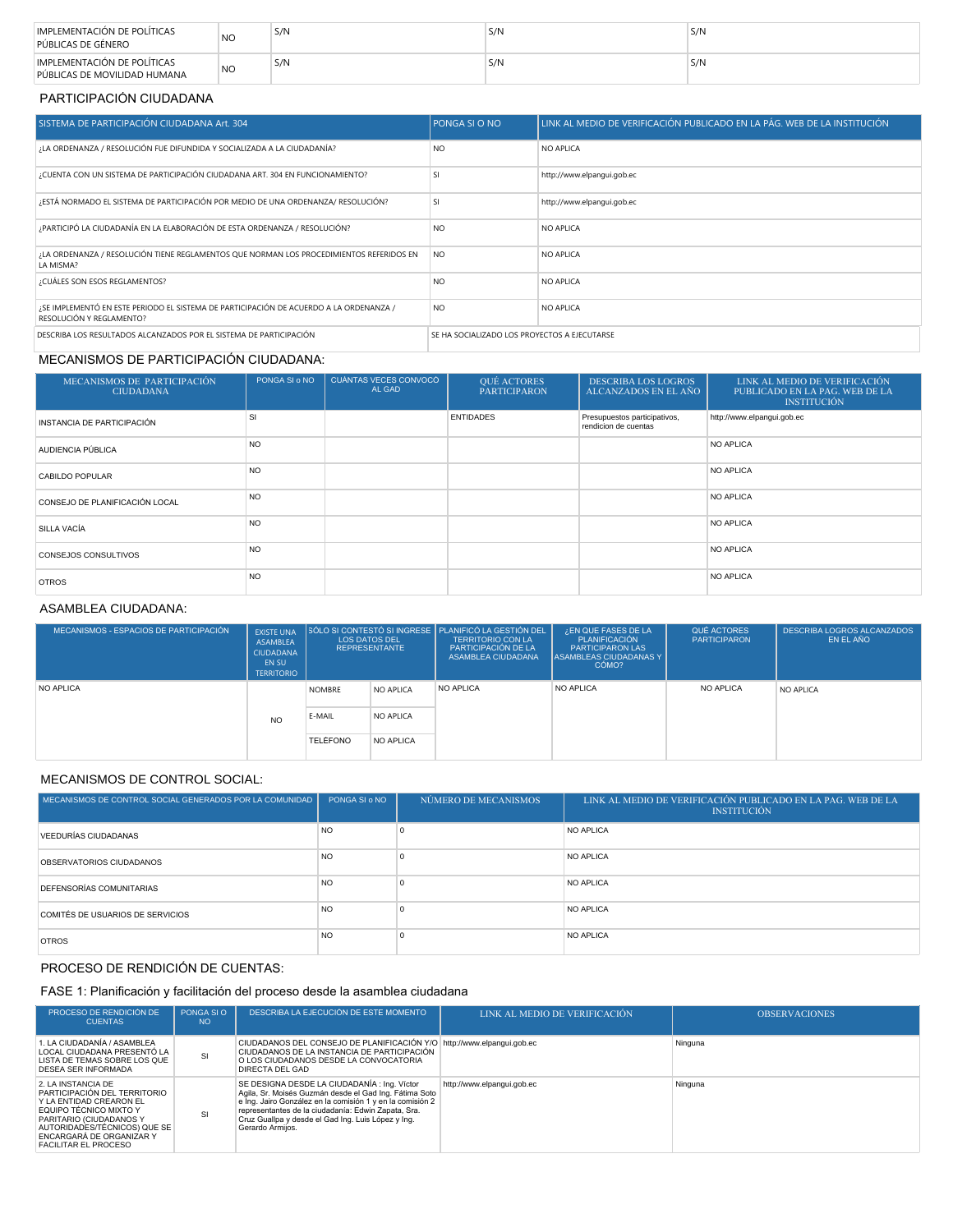| 3. EL EQUIPO TÉCNICO MIXTO Y<br>PARITARIO (CIUDADANOS Y<br>AUTORIDADES/TÉCNICOS)<br>CONFORMARON 2<br><b>SUBCOMISIONES PARA LA</b><br>SI<br>IMPLEMENTACIÓN DEL PROCESO:<br>UNA LIDERADA POR LA ENTIDAD Y I<br>UNA LIDERADA POR LA<br>CIUDADANÍA / ASAMBLEA<br><b>CIUDADANA</b> | SE DESIGNA DESDE LA CIUDADANÍA : Ing. Víctor<br>Agila, Sr. Moisés Guzmán desde el Gad Ing. Fátima Soto<br>e Ing. Jairo González en la comisión 1 y en la comisión 2<br>representantes de la ciudadanía: Edwin Zapata, Sra.<br>Cruz Guallpa y desde el Gad Ing. Luis López y Ing.<br>Gerardo Armijos. | http://www.elpangui.gob.ec | Ninguna |
|-------------------------------------------------------------------------------------------------------------------------------------------------------------------------------------------------------------------------------------------------------------------------------|------------------------------------------------------------------------------------------------------------------------------------------------------------------------------------------------------------------------------------------------------------------------------------------------------|----------------------------|---------|
|-------------------------------------------------------------------------------------------------------------------------------------------------------------------------------------------------------------------------------------------------------------------------------|------------------------------------------------------------------------------------------------------------------------------------------------------------------------------------------------------------------------------------------------------------------------------------------------------|----------------------------|---------|

## FASE 2: Evaluación de la gestión y redacción del informe de la institución

| PROCESO DE RENDICIÓN DE<br><b>CUENTAS</b>                                                                                                                                                                                                                                 | PONGA SI O<br><b>NO</b> | DESCRIBA LA EJECUCIÓN DE ESTE MOMENTO                                                                                                                    | LINK AL MEDIO DE VERIFICACIÓN | <b>OBSERVACIONES</b>                                                                                 |
|---------------------------------------------------------------------------------------------------------------------------------------------------------------------------------------------------------------------------------------------------------------------------|-------------------------|----------------------------------------------------------------------------------------------------------------------------------------------------------|-------------------------------|------------------------------------------------------------------------------------------------------|
| 1. LA COMISIÓN LIDERADA POR LA<br>ENTIDAD REALIZÓ LA<br>EVALUACIÓN DE LA GESTIÓN<br><b>INSTITUCIONAL</b>                                                                                                                                                                  | SI                      | el 1 de mayo el Gad Municipal hace llegar a la<br>ciudadanía la información, los mismos que se reúnen el<br>17 de mayo para la evaluación de la gestión. | http://www.elpangui.gob.ec    | Ninguna                                                                                              |
| 2. LA COMISIÓN LIDERADA POR LA<br>ENTIDAD REDACTÓ EL INFORME<br>PARA LA CIUDADANÍA. EN EL CUAL<br>RESPONDIÓ LAS DEMANDAS DE<br>LA CIUDADANÍA Y MOSTRÓ<br><b>AVANCES PARA DISMINUIR</b><br>BRECHAS DE DESIGUALDAD Y<br>OTRAS DIRIGIDAS A GRUPOS DE<br>ATENCIÓN PRIORITARIA | SI                      | el 28 de mayo del 2021 se hace llegar la matriz de<br>consulta ciudadana                                                                                 | http://www.elpangui.gob.ec    | Ninguna                                                                                              |
| 3. LA COMISIÓN LIDERADA POR LA<br>ENTIDAD LLENÓ EL FORMULARIO<br>DE INFORME DE RENDICIÓN DE<br>CUENTAS ESTABLECIDO POR EL<br><b>CPCCS</b>                                                                                                                                 | SI                      | 10 de junio la comisión llena el formulario de rendición<br>de cuentas                                                                                   | http://www.elpangui.gob.ec    | Ninguna                                                                                              |
| 4. TANTO EL FORMULARIO DE<br>RENDICIÓN DE CUENTAS PARA EL<br>CPCCS . COMO EL INFORME DE<br>RENDICIÓN DE CUENTAS PARA LA<br>CIUDADANÍA FUERON<br>APROBADOS POR LA MÁXIMA<br>AUTORIDAD DE LA ENTIDAD                                                                        | SI                      | el 14 de junio del 2021, se hace llegar la matriz de<br>respuestas al representante de la ciudadanía                                                     | http://www.elpangui.gob.ec    | el 14 de junio del 2021, se hace llegar la matriz de respuestas al<br>representante de la ciudadanía |
| 5. LA ENTIDAD ENVIÓ EL INFORME<br>DE RENDICIÓN DE CUENTAS<br>INSTITUCIONAL A LA INSTANCIA<br>DE PARTICIPACIÓN Y A LA<br>ASAMBLEA CIUDADANA                                                                                                                                | <b>SI</b>               | MÁS DÍAS                                                                                                                                                 | http://www.elpangui.gob.ec    | la rendición de cuentas se realizo el 25 de junio                                                    |

## FASE 3: Evaluación ciudadana del informe institucional.

| PROCESO DE RENDICIÓN DE<br><b>CUENTAS</b>                                                                                                                                                                                                                                                                                                                                                                     | PONGA SI O<br><b>NO</b> | DESCRIBA LA EJECUCIÓN DE ESTE MOMENTO                                                                                                            | LINK AL MEDIO DE VERIFICACIÓN | <b>OBSERVACIONES</b>              |
|---------------------------------------------------------------------------------------------------------------------------------------------------------------------------------------------------------------------------------------------------------------------------------------------------------------------------------------------------------------------------------------------------------------|-------------------------|--------------------------------------------------------------------------------------------------------------------------------------------------|-------------------------------|-----------------------------------|
| 1. LA ENTIDAD DIFUNDIÓ EL<br>INFORME DE RENDICIÓN DE<br>CUENTAS A TRAVÉS DE QUÉ<br><b>MEDIOS</b>                                                                                                                                                                                                                                                                                                              | SI                      | PAG WEB<br>REDES SOCIALES<br>RADIO                                                                                                               | http://www.elpangui.gob.ec    | se transmitió en vivo.            |
| 2. LA ENTIDAD INVITÓ A LA<br>DELIBERACIÓN PÚBLICA Y<br>EVALUACIÓN CIUDADANA DEL<br>INFORME DE RENDICIÓN DE<br><b>CUENTAS A LOS ACTORES</b><br>SOCIALES DEL MAPEO DE<br>ACTORES QUE ENTREGÓ LA<br>ASAMBLEA CIUDADANA<br>DELIBERACIÓN PÚBLICA Y<br>EVALUACIÓN CIUDADANA DEL<br>INFORME DE RENDICIÓN DE<br><b>CUENTAS A LOS ACTORES</b><br>SOCIALES DEL MAPEO DE<br>ACTORES QUE ENTREGÓ LA<br>ASAMBLEA CIUDADANA | SI                      | se invito para que asistan y sigan a través de redes<br>sociales, debido a la limitación del aforo, por pandemia<br>COVID-19                     | http://www.elpangui.gob.ec    | se transmitió en vivo             |
| 3. LA DELIBERACIÓN PÚBLICA Y<br>EVALUACIÓN CIUDADANA DEL<br>INFORME INSTITUCIONAL SE<br>REALIZÓ DE FORMA PRESENCIAL<br>REALIZÓ DE FORMA PRESENCIAL<br>Y. ADICIONALMENTE, SE<br>RETRANSMITIÓ EN VIVO, A<br>TRAVÉS DE PLATAFORMAS<br><b>INTERACTIVAS</b>                                                                                                                                                        | <b>SI</b>               | se expuso a la ciudadanía, presidentes de los Gads,<br>representantes de entidades publicas, religiosas, civiles<br>y de los diferentes barrios. | http://www.elpangui.gob.ec    | Ninguna                           |
| 4. LA ASAMBLEA CIUDADANA /<br>CIUDADANÍA CONTÓ CON UN<br>TIEMPO DE EXPOSICIÓN EN LA<br>AGENDA DE LA DELIBERACIÓN<br>PÚBLICA Y EVALUACIÓN<br>CIUDADANA DEL INFORME DE<br>RENDICIÓN DE CUENTAS DE LA<br><b>ENTIDAD</b>                                                                                                                                                                                          | SI                      | 0-30 min                                                                                                                                         | http://www.elpangui.gob.ec    | Ninguna                           |
| 5. UNA VEZ QUE LA ASAMBLEA<br>CIUDADANA / CIUDADANÍA<br>PRESENTÓ SUS OPINIONES. LA<br>MÁXIMA AUTORIDAD DE LA<br>ENTIDAD EXPUSO SU INFORME DE<br>RENDICIÓN DE CUENTAS                                                                                                                                                                                                                                          | <b>SI</b>               | También dieron el informe los jefes departamentales.                                                                                             | http://www.elpangui.gob.ec    | el informe se transmitió en vivo. |
| 6. EN LA DELIBERACIÓN PÚBLICA<br>DE RENDICIÓN DE CUENTAS, LA<br>MÁXIMA AUTORIDAD DE LA<br>ENTIDAD RESPONDIÓ LAS<br>DEMANDAS CIUDADANAS                                                                                                                                                                                                                                                                        | <b>SI</b>               | se dio respuesta a las inquietudes de la ciudadanía.                                                                                             | http://www.elpangui.gob.ec    | Ninguna                           |
| 7. EN LA DELIBERACIÓN PÚBLICA<br>DE RENDICIÓN DE CUENTAS SE<br>REALIZARON MESAS DE TRABAJO<br>O COMISIONES PARA QUE LOS<br>CIUDADANOS Y CIUDADANAS<br>DEBATAN Y ELABOREN LAS<br>RECOMENDACIONES PARA<br>MEJORAR LA GESTIÓN DE LA<br><b>ENTIDAD</b>                                                                                                                                                            | <b>NO</b>               | S/N                                                                                                                                              | http://www.elpangui.gob.ec    | S/N                               |
| 8. LA COMISIÓN LIDERADA POR LA<br>CIUDADANÍA - RECOGIÓ LAS<br>SUGERENCIAS CIUDADANAS DE<br>CADA MESA QUE SE<br>PRESENTARON EN PLENARIA                                                                                                                                                                                                                                                                        | <b>NO</b>               | S/N                                                                                                                                              | http://www.elpangui.gob.ec    | S/N                               |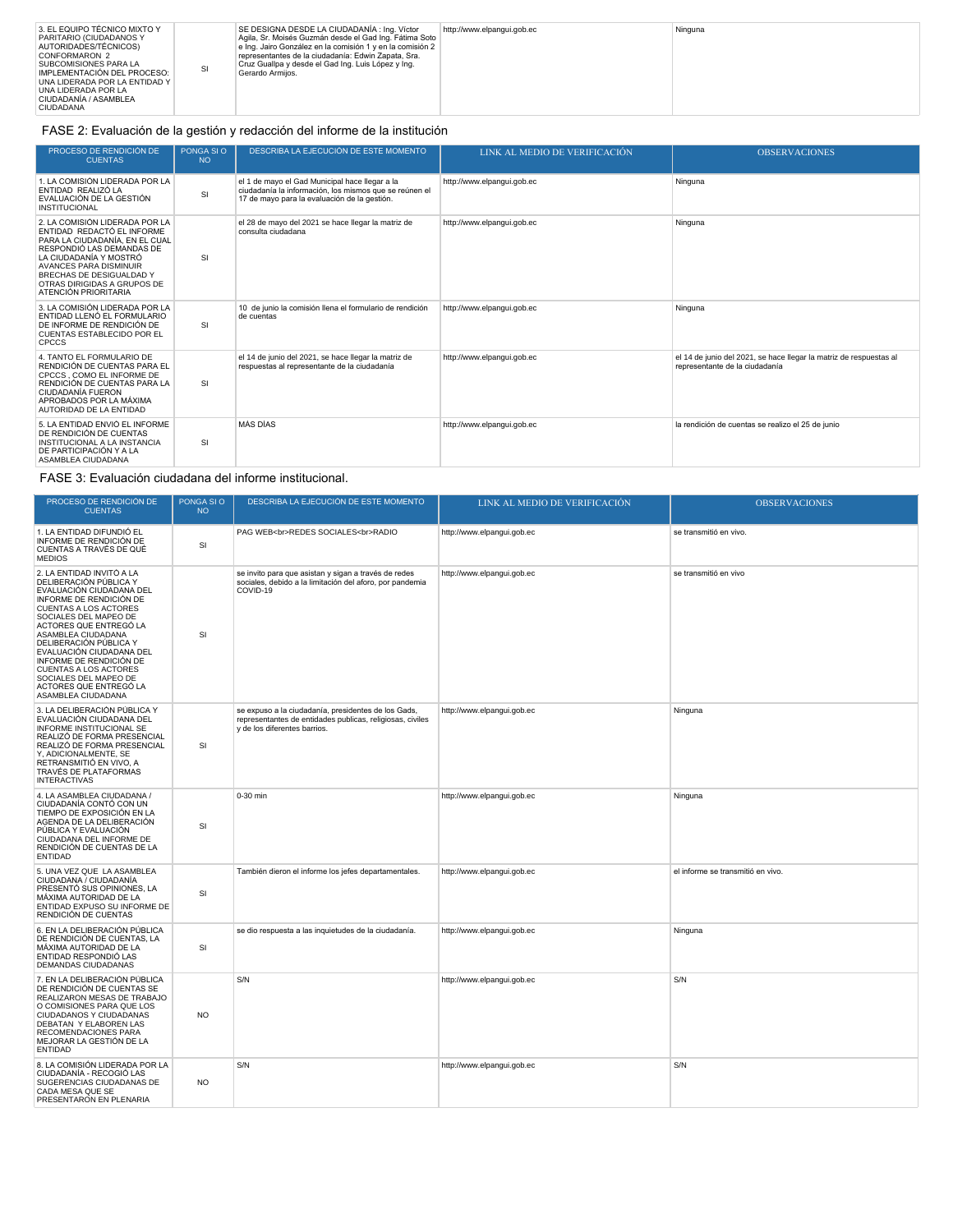| 9. LOS REPRESENTANTES<br>CIUDADANOS / ASAMBLEA<br>CIUDADANA FIRMARON EL ACTA<br>EN LA QUE SE RECOGIÓ LAS<br>SUGERENCIAS CIUDADANAS QUE | <b>NO</b> | S/N | http://www.elpangui.gob.ec | S/N |
|----------------------------------------------------------------------------------------------------------------------------------------|-----------|-----|----------------------------|-----|
| <b>SE PRESENTARON EN LA</b><br>PLENARIA                                                                                                |           |     |                            |     |

FASE 4: Incorporación de la opinión ciudadana, retroalimentación y seguimiento.

| PROCESO DE RENDICIÓN DE<br><b>CUENTAS</b>                                                                                                                               | PONGA SIO<br><b>NO</b> | DESCRIBA LA EJECUCIÓN DE ESTE MOMENTO                     | LINK AL MEDIO DE VERIFICACIÓN | <b>OBSERVACIONES</b>                                                                                  |
|-------------------------------------------------------------------------------------------------------------------------------------------------------------------------|------------------------|-----------------------------------------------------------|-------------------------------|-------------------------------------------------------------------------------------------------------|
| 1. LA ENTIDAD ELABORÓ UN PLAN<br>DE TRABAJO PARA INCORPORAR<br>LAS SUGERENCIAS CIUDADANAS<br>EN SU GESTIÓN                                                              | SI                     | las sugerencias de dieron en la evaluación de la gestión. | http://www.elpangui.gob.ec    | las sugerencias fueron acogidas por cada responsable de las<br>diferentes unidades, para resolverlas. |
| 2. LA ENTIDAD ENTREGÓ EL PLAN<br>DE TRABAJO A LA ASAMBLEA<br>CIUDADANA, AL CONSEJO DE<br>PLANIFICACIÓN Y A LA INSTANCIA<br>DE PARTICIPACIÓN PARA SU<br><b>MONITOREO</b> | <b>NO</b>              | S/N                                                       | <b>NO APLICA</b>              | S/N                                                                                                   |

## DATOS DE LA DELIBERACIÓN PÚBLICA Y EVALUACIÓN CIUDADANA DE RENDICIÓN DE CUENTAS

| Fecha en que se realizó la<br>deliberación pública y evaluación  <br>ciudadana de rendición de<br>cuentas: | N° DE USUARIOS | <b>GÉNERO</b>    |                 |              |                 | NACIONALIDADES O PUEBLOS |              |                 |                        |
|------------------------------------------------------------------------------------------------------------|----------------|------------------|-----------------|--------------|-----------------|--------------------------|--------------|-----------------|------------------------|
| 25/06/2021                                                                                                 | 28             | <b>MASCULINO</b> | <b>FEMENINO</b> | <b>GLBTI</b> | <b>MONTUBIO</b> | <b>IMESTIZO</b>          | <b>CHOLO</b> | <b>INDIGENA</b> | <b>AFROECUATORIANO</b> |
|                                                                                                            |                | 20               |                 | $\Omega$     |                 | 27                       | <sup>n</sup> |                 |                        |

### DESCRIBA LAS SUGERENCIAS CIUDADANAS PLANTEADAS A LA GESTIÓN DEL GAD EN LA DELIBERACIÓN PÚBLICA Y EVALUACIÓN CIUDADANA

| ENLISTE LAS DEMANDAS PLANTEADAS POR LA ASAMBLEA<br>LCIUDADANA / CIUDADANÍA            | DE RENDICIÓN DE CUENTAS? | / SE TRANSFORMÓ EN COMPROMISO EN LA DELIBERACIÓN PÚBLICA LINK AL MEDIO DE VERIFICACIÓN (Acta de la deliberación pública firmada por los delegados<br>de la Asamblea / ciudadanía) |
|---------------------------------------------------------------------------------------|--------------------------|-----------------------------------------------------------------------------------------------------------------------------------------------------------------------------------|
| no existieron sugerencias y las que existieron en la evaluación, fueron<br>puntuales. |                          | http://www.elpangui.gob.ec                                                                                                                                                        |

#### CUMPLIMIENTO DEL PLAN DE SUGERENCIAS CIUDADANAS DEL AÑO ANTERIOR IMPLEMENTADAS EN LA GESTIÓN INSTITUCIONAL

| SUGERENCIA DE LA COMUNIDAD                | SUGERENCIA CIUDADANA | I DE LA IMPLEMENTACIÓN | RESULTADOS DE LA IMPLEMENTACIÓN DE LA PORCENTAJE DE AVANCE LINK AL MEDIO DE VERIFICACIÓN (Acta de la deliberación pública firmada por los<br>delegados de la Asamblea / ciudadanía) |
|-------------------------------------------|----------------------|------------------------|-------------------------------------------------------------------------------------------------------------------------------------------------------------------------------------|
| no existieron sugerencias el año anterior |                      | %0.00                  | http://www.elpangui.gob.ec                                                                                                                                                          |

#### DIFUSIÓN Y COMUNICACIÓN DE LA GESTIÓN INSTITUCIONAL:

| <b>MEDIOS DE</b><br><b>VERIFICACIÓN</b> | No. DE<br><b>MEDIOS</b> | PORCENTAJE DEL PPTO, DEL<br>PAUTAJE OUE SE DESTINO A<br>MEDIOS LOCALES Y REGIONALES | PORCENTAJE DEL PPTO.<br>DEL PAUTAJE QUE SE<br><b>DESTINÓ A MEDIOS</b><br><b>NACIONAL</b> | PORCENTAJE DEL PPTO DEL<br>PAUTAJE QUE SE DESTINO A<br><b>MEDIOS INTERNACIONALES</b> | LINK AL MEDIO DE<br>VERIFICACIÓN PUBLICADO EN<br>LA PAG. WEB DE LA<br><b>INSTITUCIÓN</b> | <b>NOMBRE DE LA RADIO</b> | <b>MONTO</b> | <b>MINUTOS</b> |
|-----------------------------------------|-------------------------|-------------------------------------------------------------------------------------|------------------------------------------------------------------------------------------|--------------------------------------------------------------------------------------|------------------------------------------------------------------------------------------|---------------------------|--------------|----------------|
| Radio                                   | 1.00                    | 0.00%                                                                               | 0.00%                                                                                    | 0.00%                                                                                | http://www.elpangui.gob.ec/rendici<br>ón                                                 |                           |              |                |
| Prensa                                  | 0.00                    | 0.00%                                                                               | 0.00%                                                                                    | $0.00\%$                                                                             | NO APLICA                                                                                |                           |              |                |
| Televisión                              | 0.00                    | 0.00%                                                                               | 0.00%                                                                                    | 0.00%                                                                                | NO APLICA                                                                                |                           |              |                |
| Medios digitales                        | 2.00                    | 0.00%                                                                               | 0.00%                                                                                    | 0.00%                                                                                | http://www.elpangui.gob.ec/rendici<br>ón                                                 |                           |              |                |

### TRANSPARENCIA Y ACCESO A LA INFORMACIÓN DE LA GESTIÓN INSTITUCIONAL Y DE SU RENDICIÓN DE CUENTAS:

| <b>MECANISMOS ADOPTADOS</b>                                                                                                                          | PONGA SI O NO | LINK AL MEDIO DE VERIFICACIÓN PUBLICADO EN LA PÁG. WEB DE LA INSTITUCIÓN |
|------------------------------------------------------------------------------------------------------------------------------------------------------|---------------|--------------------------------------------------------------------------|
| PUBLICACIÓN EN LA PÁG. WEB DE LOS CONTENIDOS ESTABLECIDOS EN EL ART. 7 DE LA LOTAIP                                                                  |               | http://www.elpangui.gob.ec                                               |
| PUBLICACIÓN EN LA PÁG. WEB DEL INFORME DE RENDICIÓN DE CUENTAS Y SUS MEDIOS DE<br>VERIFICACIÓN ESTABLECIDOS EN EL LITERAL M, DEL ART. 7 DE LA LOTAIP |               | http://www.elpangui.gob.ec                                               |

### ESTADO DE OBRAS PÚBLICAS DE ADMINISTRACIONES ANTERIORES:

| DESCRIPCIÓN DE OBRAS PÚBLICAS                                                                                                                                                                                                                                          | <b>VALOR</b> | <b>ESTADO ACTUAL</b> | <b>OBSERVACIONES</b>                                                                           | LINK AL MEDIO DE VERIFICACIÓN EN LA<br>PÁG WFB |
|------------------------------------------------------------------------------------------------------------------------------------------------------------------------------------------------------------------------------------------------------------------------|--------------|----------------------|------------------------------------------------------------------------------------------------|------------------------------------------------|
| AFAI TADO TRAMOS DE VÍA SOR RUFINA ENTRE ÁNGEL VELEZ Y<br>POLICIA NACIONAL, POLICIA NACIONAL ENTRE SOR RUFINA Y SOR<br>FRANCISCA, SOR FRANCISCA ENTRE POLICIA NACIONAL Y ALTO<br>CENEPA, BARRIO LA ALBORADA, CANTÓN EL PANGUI, PROVINCIA DE<br><b>ZAMORA CHINCHIPE</b> | \$169483.36  | CONCLUIDO.           | FL PROYECTO BENEFICIA A 120 USUARIOS<br>DIRECTAMENTE Y A DICIEMBRE DEL 2020<br>ESTA CONCLUIDO. | http://www.elpanqui.gob.ec/rendición           |
| AMPLIACIÓN DE BLOQUE DE BÓVEDAS EN EL CEMENTERIO MUNICIPAL<br>DE LA CIUDAD DE EL PANGUI, CANTÓN EL PANGUI                                                                                                                                                              | \$2906.56    | CONCLUIDO            | BENEFICIA A 6 USUARIOS Y A DICIEMBRE<br>DEL 2020, LA OBRA ESTA CONCLUIDA.                      | http://www.elpangui.gob.ec/rendición           |
| AMPLIACIÓN DEL SISTEMA DE ALCANTARILLADO SANITARIO Y AGUA<br>POTABLE PARA LA CIUDAD DE EL PANGUI, PROVINCIA DE ZAMORA<br>CHINCHIPE.                                                                                                                                    | \$234238.00  | CONCLUIDO            | A DICIEMBRE DEL 2020 SE TENÍA UN<br><b>AVANCE DEL 38%</b>                                      | http://www.elpangui.gob.ec/rendición           |
| ASFALTADO DE VARIAS CALLES EN EL CENTRO POBLADO DE<br>PACHICUTZA, PARROQUIA PACHICUTZA, CANTÓN EL PANGUI                                                                                                                                                               | \$445533.20  | concluido            | a diciembre del 2020 se tenia un avance<br>del 30%                                             | http://www.elpanqui.gob.ec/rendición           |
| ASFALTO DE LA AVDA. PRINCIPAL (CALLE 2 Y ALCANTARILLADO<br>PLUVIAL DEL BARRIO MIASSI, PARROQUIA EL GUISMI, CANTÓN EL<br>PANGUI.                                                                                                                                        | \$320149.17  | <b>TFRMINADO</b>     | A DICIFMBRE DEL 2020 SE TENÍA UN<br>AVANCE DEL 0%                                              | http://www.elpangui.gob.ec/rendición           |
| CONSTRUCCIÓN DE CANCHA DE USO MÚLTIPLE DE 16x28m, EN LA<br>COMUNIDAD SAN GABRIEL, PARROQUIA Y CANTÓN EL PANGUI.<br>PROVINCIA DE ZAMORA CHINCHIPE.                                                                                                                      | \$14661.94   | CONCLUIDA            | A DICIEMBRE DEL 2020 SE TENIA LA OBRA<br>CONCLUIDA.                                            | http://www.elpanqui.gob.ec/rendición           |
| CONSTRUCCIÓN DE LA SEGUNDA ETAPA DEL CENTRO<br>GERONTOLÓGICO Y DISCAPACIDAD EN LA CIUDAD DE EL PANGUI.                                                                                                                                                                 | \$365635.38  | <b>TFRMINADO</b>     | A DICIEMBRE DEL 2020 SE TENÍA UN<br><b>AVANCE DEL 30%</b>                                      | http://www.elpanqui.gob.ec/rendición           |
| CONSTRUCCIÓN DEL REDISEÑO DEL PARQUE CENTRAL DE LA CIUDAD<br>FI PANGUI                                                                                                                                                                                                 | \$607640.54  | concluido            | a diciembre del 2020 se tenía un avance<br>del 70%                                             | http://www.elpanqui.gob.ec/rendición           |